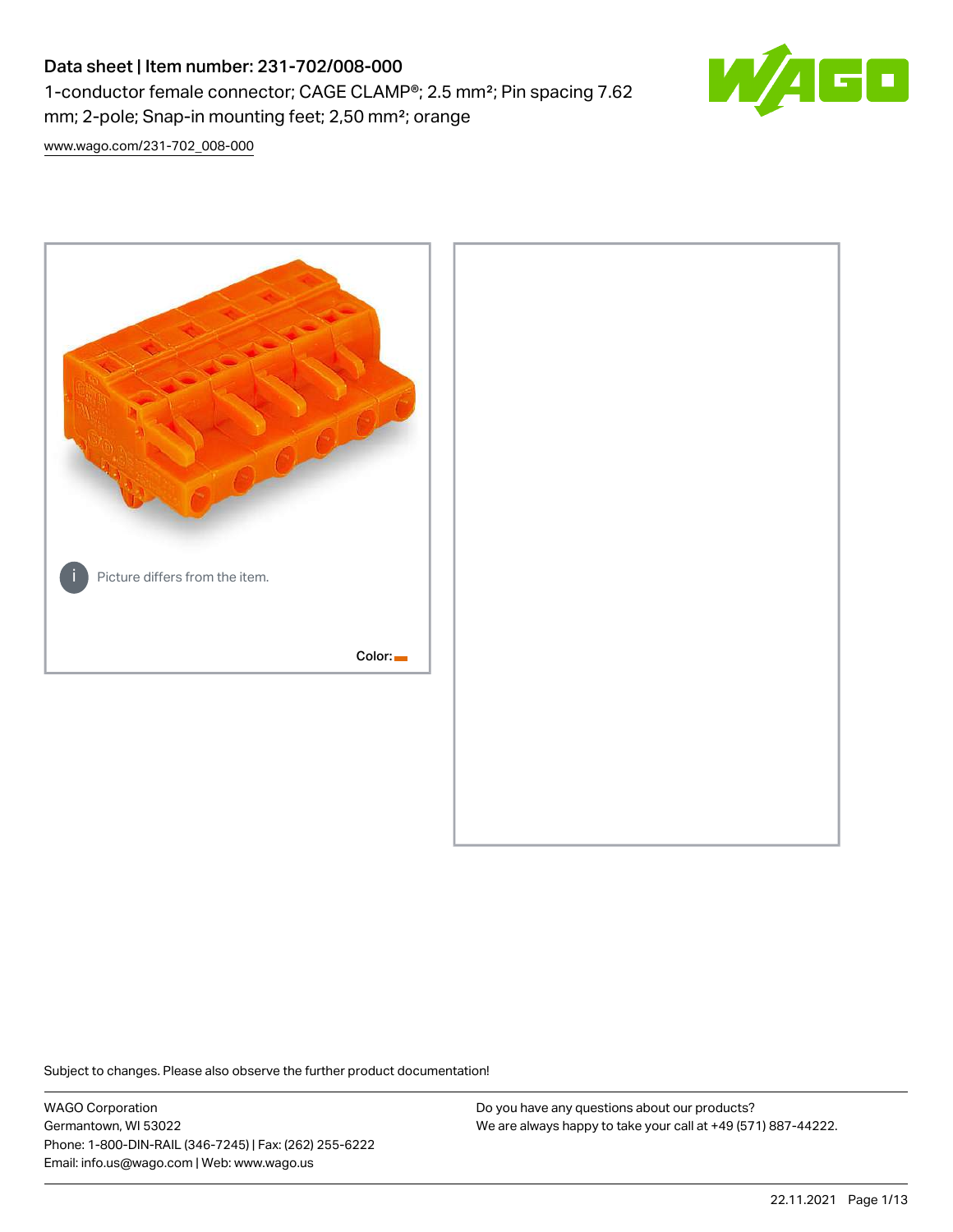

Dimensions in mm

 $L_1 =$  (pole no.  $-1$ ) x pin spacing + 5.08 mm + 1.5 mm

2- to 3-pole female connectors – one latch only

#### Item description

- Universal connection for all conductor types
- $\blacksquare$ Easy cable pre-assembly and on-unit wiring via vertical and horizontal CAGE CLAMP<sup>®</sup> actuation
- $\blacksquare$ Integrated test ports
- $\blacksquare$ With coding fingers

Subject to changes. Please also observe the further product documentation! Data

WAGO Corporation Germantown, WI 53022 Phone: 1-800-DIN-RAIL (346-7245) | Fax: (262) 255-6222 Email: info.us@wago.com | Web: www.wago.us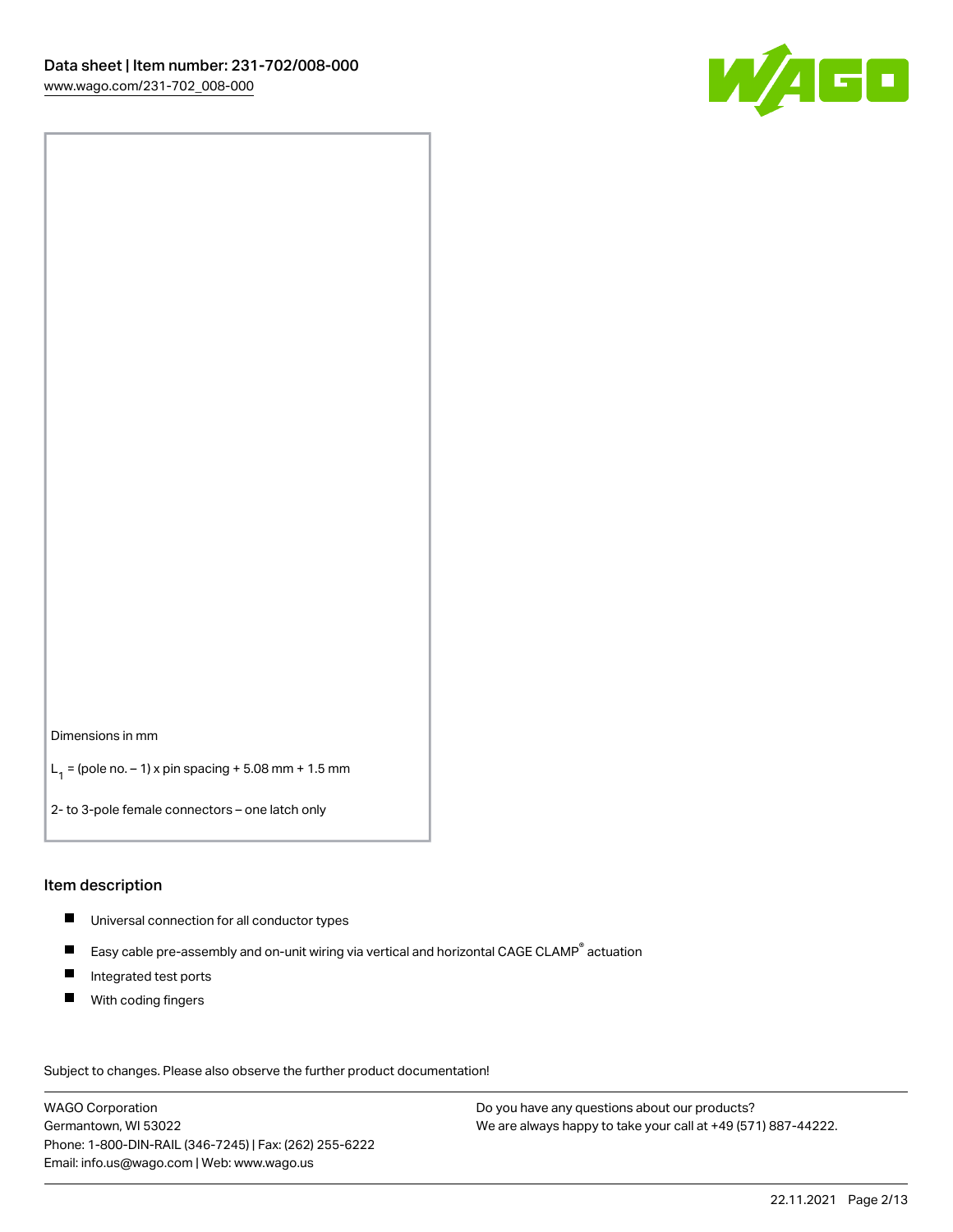

## Data Notes

| Safety information 1 | The MCS-MULTI CONNECTION SYSTEM includes connectors<br>without breaking capacity in accordance with DIN EN 61984. When<br>used as intended, these connectors must not be connected<br>/disconnected when live or under load. The circuit design should<br>ensure header pins, which can be touched, are not live when<br>unmated. |
|----------------------|-----------------------------------------------------------------------------------------------------------------------------------------------------------------------------------------------------------------------------------------------------------------------------------------------------------------------------------|
| Variants:            | Gold-plated or partially gold-plated contact surfaces<br>Other versions (or variants) can be requested from WAGO Sales or<br>configured at https://configurator.wago.com/                                                                                                                                                         |

## Electrical data

## IEC Approvals

| Ratings per                 | IEC/EN 60664-1                                                        |
|-----------------------------|-----------------------------------------------------------------------|
| Rated voltage (III / 3)     | 500 V                                                                 |
| Rated surge voltage (III/3) | 6 <sub>kV</sub>                                                       |
| Rated voltage (III/2)       | 630 V                                                                 |
| Rated surge voltage (III/2) | 6 <sub>kV</sub>                                                       |
| Nominal voltage (II/2)      | 1000V                                                                 |
| Rated surge voltage (II/2)  | 6 <sub>kV</sub>                                                       |
| Rated current               | 16A                                                                   |
| Legend (ratings)            | $(III / 2)$ $\triangle$ Overvoltage category III / Pollution degree 2 |

## UL Approvals

| Approvals per                  | UL 1059 |
|--------------------------------|---------|
| Rated voltage UL (Use Group B) | 300 V   |
| Rated current UL (Use Group B) | 15 A    |
| Rated voltage UL (Use Group D) | 300 V   |
| Rated current UL (Use Group D) | 10 A    |

# Ratings per UL

| Rated voltage UL 1977 | 600 V         |
|-----------------------|---------------|
| Rated current UL 1977 | $\sim$ $\sim$ |

## CSA Approvals

Approvals per CSA

Subject to changes. Please also observe the further product documentation!

| <b>WAGO Corporation</b>                                | Do you have any questions about our products?                 |
|--------------------------------------------------------|---------------------------------------------------------------|
| Germantown, WI 53022                                   | We are always happy to take your call at +49 (571) 887-44222. |
| Phone: 1-800-DIN-RAIL (346-7245)   Fax: (262) 255-6222 |                                                               |
| Email: info.us@wago.com   Web: www.wago.us             |                                                               |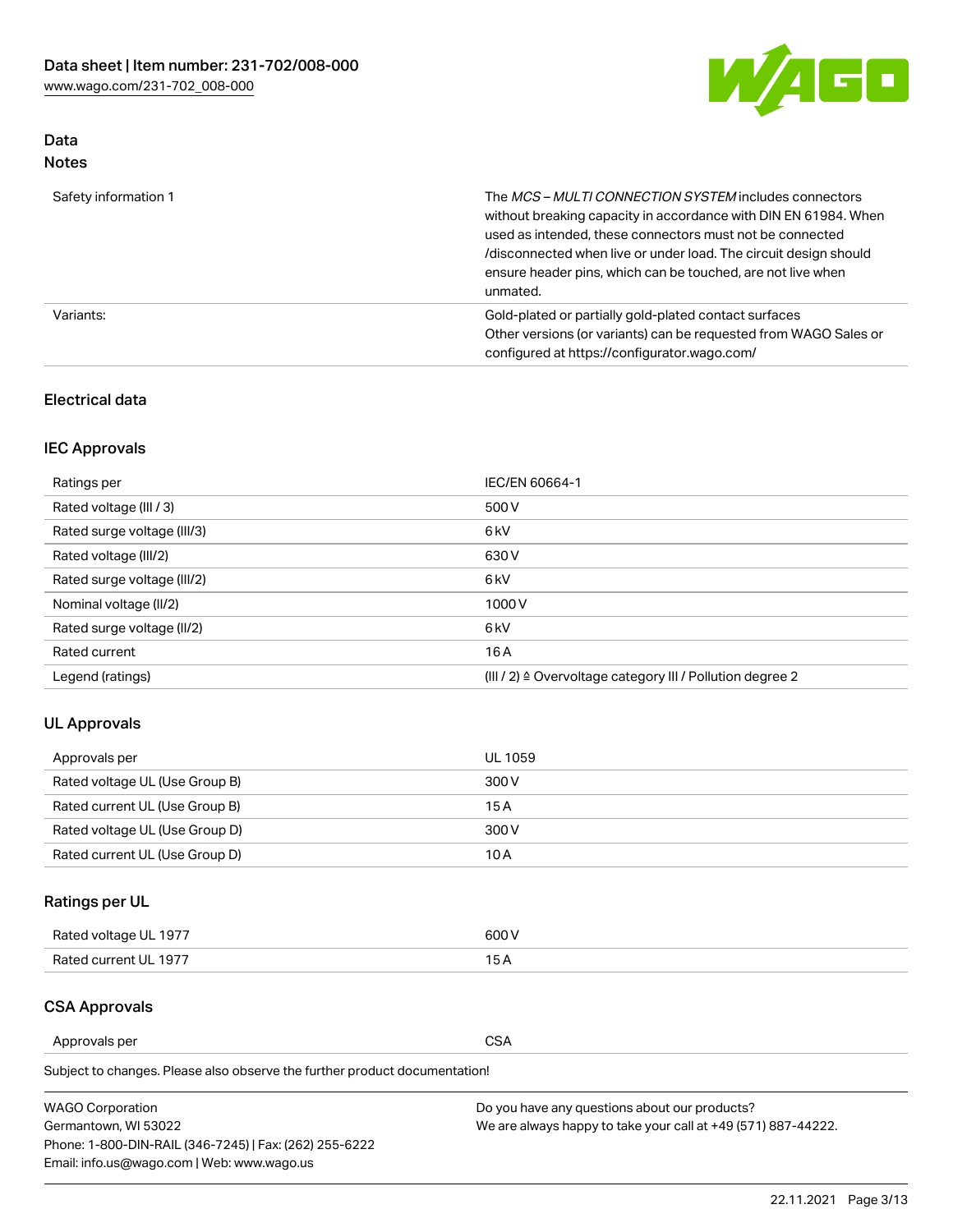

| Rated voltage CSA (Use Group B) | 300 V |
|---------------------------------|-------|
| Rated current CSA (Use Group B) | 15 A  |
| Rated voltage CSA (Use Group D) | 300 V |
| Rated current CSA (Use Group D) | 10 A  |

## Connection data

| Total number of connection points |  |
|-----------------------------------|--|
| Total number of potentials        |  |
| Number of connection types        |  |
| Number of levels                  |  |

### Connection 1

| Connection technology                             | CAGE CLAMP <sup>®</sup>                 |
|---------------------------------------------------|-----------------------------------------|
| Actuation type                                    | Operating tool                          |
| Solid conductor                                   | $0.082.5$ mm <sup>2</sup> / 28  12 AWG  |
| Fine-stranded conductor                           | $0.08$ 2.5 mm <sup>2</sup> / 28  12 AWG |
| Fine-stranded conductor; with insulated ferrule   | $0.251.5$ mm <sup>2</sup>               |
| Fine-stranded conductor; with uninsulated ferrule | $0.252.5$ mm <sup>2</sup>               |
| Strip length                                      | $89$ mm $/$ 0.31  0.35 inch             |
| Number of poles                                   | 2                                       |
| Conductor entry direction to mating direction     | 0°                                      |

## Physical data

| Pin spacing             | 7.62 mm / 0.3 inch    |
|-------------------------|-----------------------|
| Width                   | 14.2 mm / 0.559 inch  |
| Height                  | 18.8 mm / 0.74 inch   |
| Height from the surface | 14.3 mm / 0.563 inch  |
| Depth                   | 26.45 mm / 1.041 inch |

#### Mechanical data

| Housing sheet thickness | $0.61.2$ mm $/0.0240.047$ inch |
|-------------------------|--------------------------------|
| Mounting type           | Snap-in foot                   |
| Mounting type           | Panel mounting                 |

## Plug-in connection

Contact type (pluggable connector) example a set of the Female connector/socket

Subject to changes. Please also observe the further product documentation!

| WAGO Corporation                                       |  |
|--------------------------------------------------------|--|
| Germantown. WI 53022                                   |  |
| Phone: 1-800-DIN-RAIL (346-7245)   Fax: (262) 255-6222 |  |
| Email: info.us@wago.com   Web: www.wago.us             |  |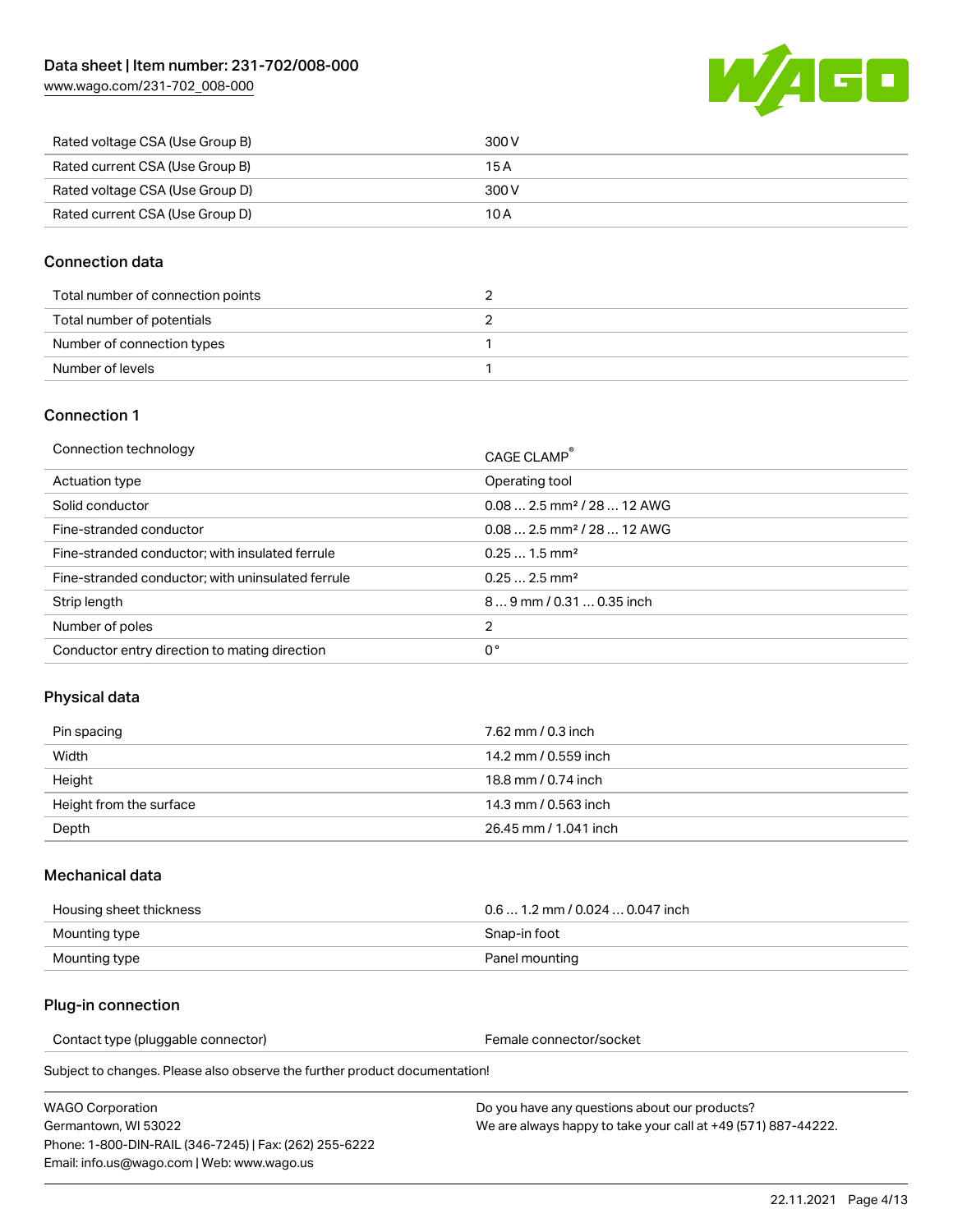

| Connector (connection type)   | for conductor |
|-------------------------------|---------------|
| Mismating protection          | No            |
| Locking of plug-in connection | Without       |

## Material data

| Color                       | orange                            |
|-----------------------------|-----------------------------------|
| Material group              |                                   |
| Insulation material         | Polyamide (PA66)                  |
| Flammability class per UL94 | V0                                |
| Clamping spring material    | Chrome nickel spring steel (CrNi) |
| Contact material            | Copper alloy                      |
| Contact plating             | tin-plated                        |
| Fire load                   | 0.071 MJ                          |
| Weight                      | 4.3 <sub>g</sub>                  |
|                             |                                   |

#### Environmental requirements

| Limit temperature range | .+85 °C<br>-60 |
|-------------------------|----------------|
|-------------------------|----------------|

## Commercial data

| Product Group         | 3 (Multi Conn. System) |
|-----------------------|------------------------|
| PU (SPU)              | 100 Stück              |
| Packaging type        | box                    |
| Country of origin     | DE                     |
| <b>GTIN</b>           | 4044918375702          |
| Customs tariff number | 8536694040             |

#### Approvals / Certificates

#### Country specific Approvals

| Logo                  | Approval                               | <b>Additional Approval Text</b> | Certificate<br>name |
|-----------------------|----------------------------------------|---------------------------------|---------------------|
| SB                    | <b>CSA</b><br>DEKRA Certification B.V. | C <sub>22.2</sub>               | 1466354             |
| <b>Ship Approvals</b> |                                        |                                 |                     |
|                       |                                        | <b>Additional Approval Text</b> | Certificate         |

Subject to changes. Please also observe the further product documentation!

| <b>WAGO Corporation</b>                                | Do you have any questions about our products?                 |
|--------------------------------------------------------|---------------------------------------------------------------|
| Germantown, WI 53022                                   | We are always happy to take your call at +49 (571) 887-44222. |
| Phone: 1-800-DIN-RAIL (346-7245)   Fax: (262) 255-6222 |                                                               |
| Email: info.us@wago.com   Web: www.wago.us             |                                                               |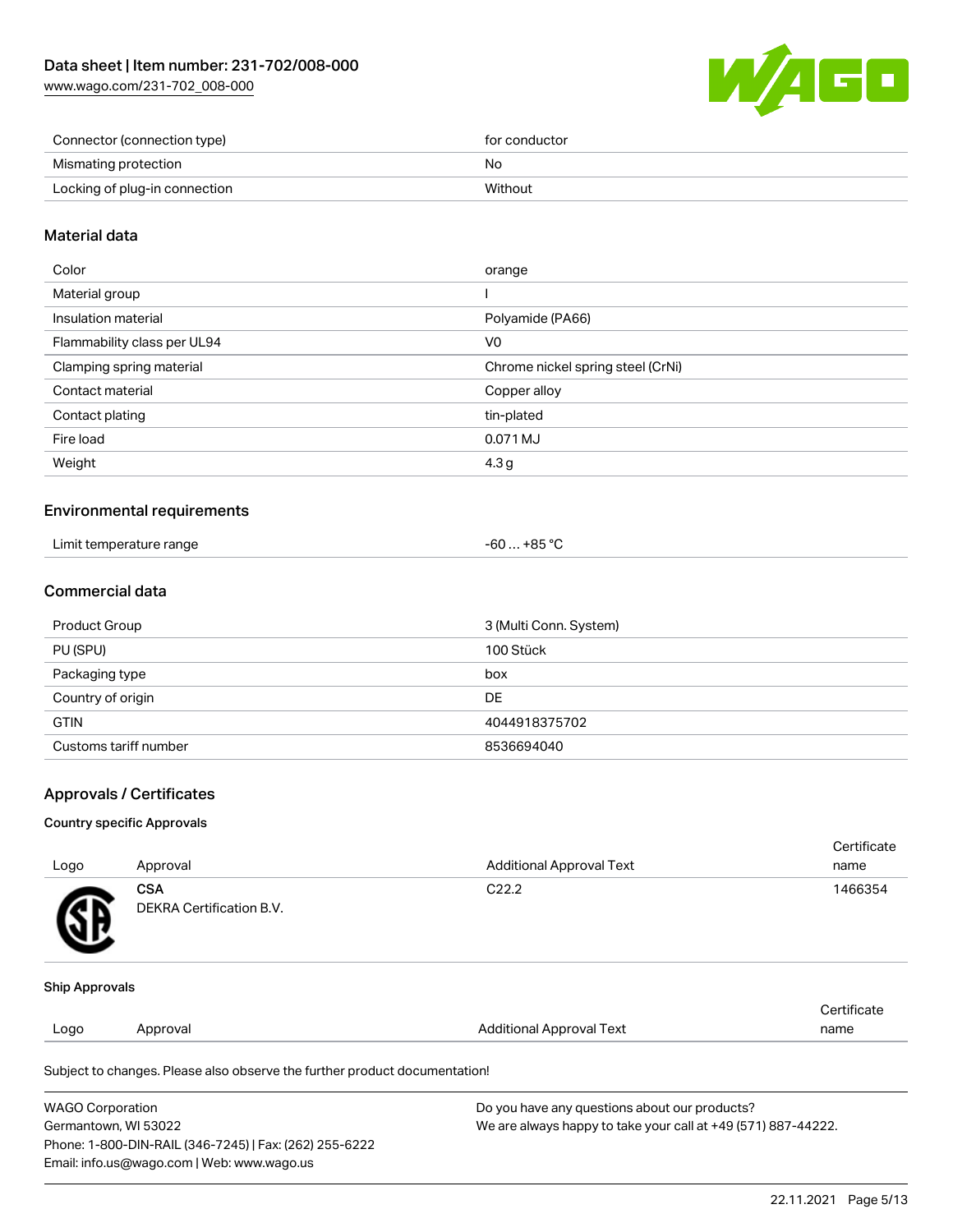# Data sheet | Item number: 231-702/008-000

[www.wago.com/231-702\\_008-000](http://www.wago.com/231-702_008-000)



| ABS                                  | <b>ABS</b><br>American Bureau of Shipping                                                                                                                 |                                 | $19 -$<br>HG1869876-<br><b>PDA</b> |
|--------------------------------------|-----------------------------------------------------------------------------------------------------------------------------------------------------------|---------------------------------|------------------------------------|
|                                      | BV<br>Bureau Veritas S.A.                                                                                                                                 | IEC 60998                       | 11915/D0<br><b>BV</b>              |
| <b>UL-Approvals</b>                  |                                                                                                                                                           |                                 |                                    |
| Logo                                 | Approval                                                                                                                                                  | <b>Additional Approval Text</b> | Certificate<br>name                |
|                                      | UR<br>Underwriters Laboratories Inc.                                                                                                                      | UL 1977                         | E45171                             |
|                                      | <b>UR</b><br>Underwriters Laboratories Inc.                                                                                                               | UL 1059                         | E45172                             |
| Counterpart                          |                                                                                                                                                           |                                 |                                    |
|                                      | Item no.731-632<br>1-conductor male connector; CAGE CLAMP <sup>®</sup> ; 2.5 mm <sup>2</sup> ; Pin spacing 7.62 mm; 2-pole; 2,50 mm <sup>2</sup> ; orange |                                 | www.wago.com/731-632               |
| <b>Optional accessories</b><br>Cover |                                                                                                                                                           |                                 |                                    |
| Cover                                |                                                                                                                                                           |                                 |                                    |
|                                      | Item no.: 231-669<br>Lockout caps; for covering unused clamping units; orange                                                                             |                                 | www.wago.com/231-669               |
| Mounting                             |                                                                                                                                                           |                                 |                                    |
| Mounting accessories                 |                                                                                                                                                           |                                 |                                    |
|                                      | Item no.: 209-137<br>Mounting adapter; can be used as end stop; 6.5 mm wide; gray                                                                         |                                 | www.wago.com/209-137               |

Tools

Ã

Operating tool

Item no.: 231-159 Next the set to the control of the control of the control of the control of the control of the control of the control of the control of the control of the control of the control of the control of the control of the control

¥ Item no.: 231-231

Subject to changes. Please also observe the further product documentation!

WAGO Corporation Germantown, WI 53022 Phone: 1-800-DIN-RAIL (346-7245) | Fax: (262) 255-6222 Email: info.us@wago.com | Web: www.wago.us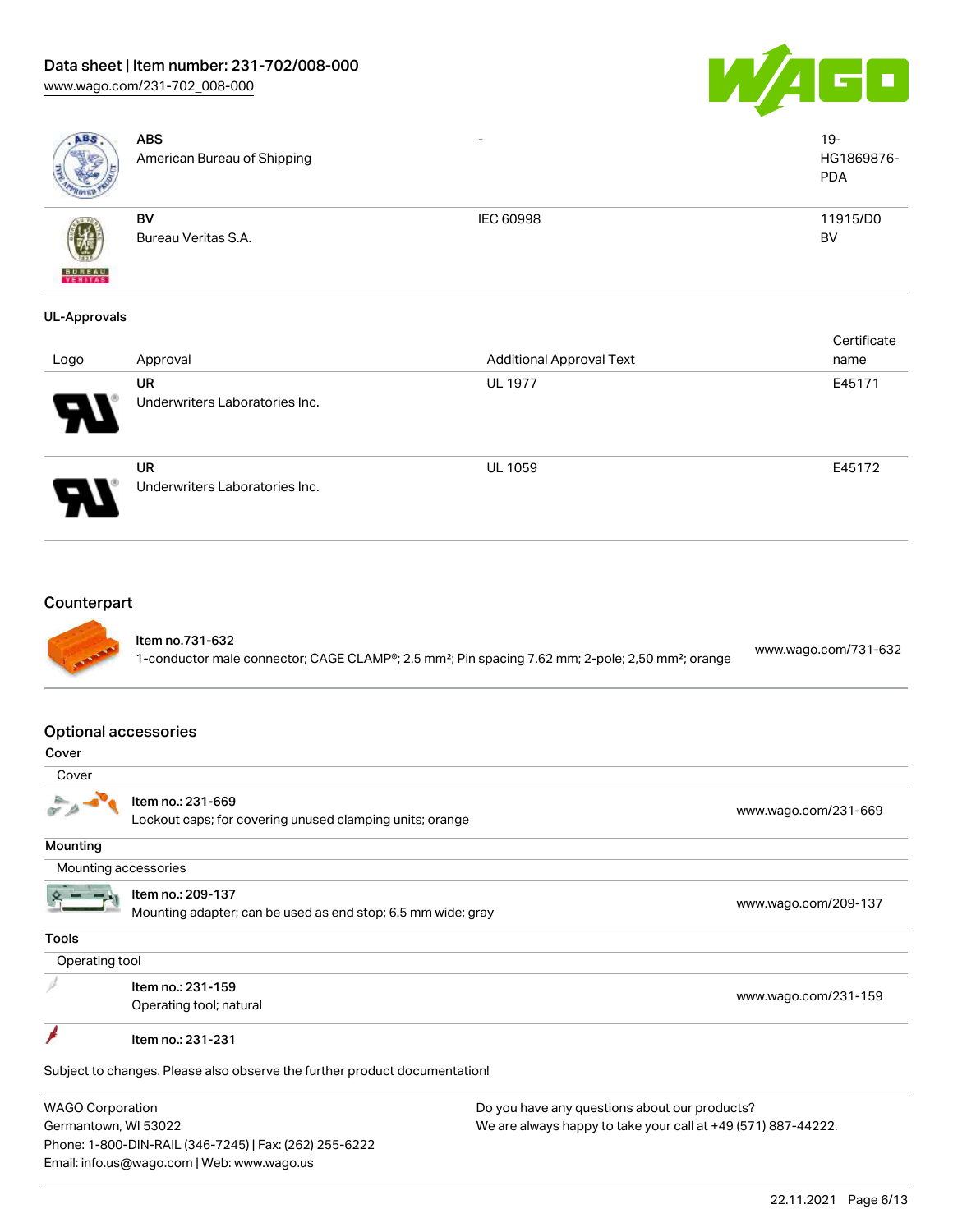

Combination operating tool; red [www.wago.com/231-231](http://www.wago.com/231-231)

|                            | Item no.: 231-131<br>Operating tool; made of insulating material; 1-way; loose; white                                        | www.wago.com/231-131 |
|----------------------------|------------------------------------------------------------------------------------------------------------------------------|----------------------|
|                            | Item no.: 231-291<br>Operating tool; made of insulating material; 1-way; loose; red                                          | www.wago.com/231-291 |
| Strain relief              |                                                                                                                              |                      |
| Strain relief housing      |                                                                                                                              |                      |
|                            | Item no.: 232-682<br>Strain relief housing; orange                                                                           | www.wago.com/232-682 |
| <b>Testing accessories</b> |                                                                                                                              |                      |
| Testing accessories        |                                                                                                                              |                      |
|                            | Item no.: 210-136<br>Test plug; 2 mm Ø; with 500 mm cable                                                                    | www.wago.com/210-136 |
|                            | Item no.: 231-662<br>Test plugs for female connectors; for 7.5 mm and 7.62 mm pin spacing; 2,50 mm <sup>2</sup> ; light gray | www.wago.com/231-662 |
| Ferrules                   |                                                                                                                              |                      |
| Ferrule                    |                                                                                                                              |                      |
|                            | Item no.: 216-101<br>Ferrule; Sleeve for 0.5 mm <sup>2</sup> / AWG 22; uninsulated; electro-tin plated; silver-colored       | www.wago.com/216-101 |
| Ť                          | Item no.: 216-104<br>Ferrule; Sleeve for 1.5 mm <sup>2</sup> / AWG 16; uninsulated; electro-tin plated; silver-colored       | www.wago.com/216-104 |
|                            | Item no.: 216-106<br>Ferrule; Sleeve for 2.5 mm <sup>2</sup> / AWG 14; uninsulated; electro-tin plated; silver-colored       | www.wago.com/216-106 |
|                            | Item no.: 216-102<br>Ferrule; Sleeve for 0.75 mm <sup>2</sup> / AWG 20; uninsulated; electro-tin plated; silver-colored      | www.wago.com/216-102 |
|                            | Item no.: 216-103<br>Ferrule; Sleeve for 1 mm <sup>2</sup> / AWG 18; uninsulated; electro-tin plated                         | www.wago.com/216-103 |
|                            | Item no.: 216-123<br>Ferrule; Sleeve for 1 mm <sup>2</sup> / AWG 18; uninsulated; electro-tin plated; silver-colored         | www.wago.com/216-123 |
| $\frac{1}{3}$              | Item no.: 216-122<br>Ferrule; Sleeve for 0.75 mm <sup>2</sup> / AWG 20; uninsulated; electro-tin plated; silver-colored      | www.wago.com/216-122 |
|                            |                                                                                                                              |                      |

Subject to changes. Please also observe the further product documentation!

WAGO Corporation Germantown, WI 53022 Phone: 1-800-DIN-RAIL (346-7245) | Fax: (262) 255-6222 Email: info.us@wago.com | Web: www.wago.us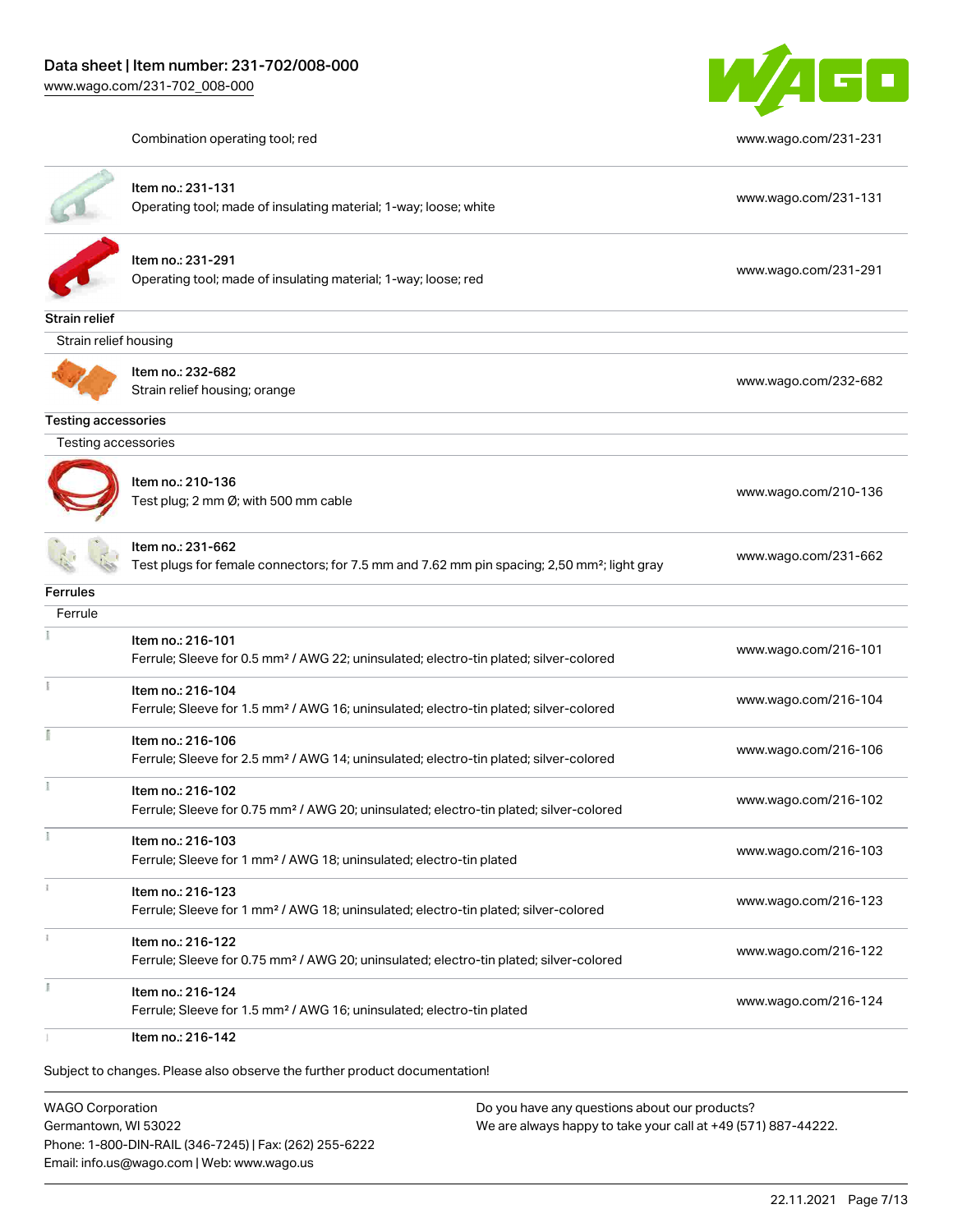

|   | Ferrule; Sleeve for 0.75 mm <sup>2</sup> / 18 AWG; uninsulated; electro-tin plated; electrolytic copper; gastight<br>crimped; acc. to DIN 46228, Part 1/08.92                                     | www.wago.com/216-142 |
|---|---------------------------------------------------------------------------------------------------------------------------------------------------------------------------------------------------|----------------------|
|   | Item no.: 216-132<br>Ferrule; Sleeve for 0.34 mm <sup>2</sup> / AWG 24; uninsulated; electro-tin plated                                                                                           | www.wago.com/216-132 |
|   | Item no.: 216-121<br>Ferrule; Sleeve for 0.5 mm <sup>2</sup> / AWG 22; uninsulated; electro-tin plated; silver-colored                                                                            | www.wago.com/216-121 |
|   | Item no.: 216-143<br>Ferrule; Sleeve for 1 mm <sup>2</sup> / AWG 18; uninsulated; electro-tin plated; electrolytic copper; gastight<br>crimped; acc. to DIN 46228, Part 1/08.92                   | www.wago.com/216-143 |
|   | Item no.: 216-131<br>Ferrule; Sleeve for 0.25 mm <sup>2</sup> / AWG 24; uninsulated; electro-tin plated; silver-colored                                                                           | www.wago.com/216-131 |
|   | Item no.: 216-141<br>Ferrule; Sleeve for 0.5 mm <sup>2</sup> / 20 AWG; uninsulated; electro-tin plated; electrolytic copper; gastight<br>crimped; acc. to DIN 46228, Part 1/08.92                 | www.wago.com/216-141 |
|   | Item no.: 216-152<br>Ferrule; Sleeve for 0.34 mm <sup>2</sup> / AWG 24; uninsulated; electro-tin plated                                                                                           | www.wago.com/216-152 |
|   | Item no.: 216-203<br>Ferrule; Sleeve for 1 mm <sup>2</sup> / AWG 18; insulated; electro-tin plated; red                                                                                           | www.wago.com/216-203 |
|   | Item no.: 216-202<br>Ferrule; Sleeve for 0.75 mm <sup>2</sup> / 18 AWG; insulated; electro-tin plated; gray                                                                                       | www.wago.com/216-202 |
|   | Item no.: 216-151<br>Ferrule; Sleeve for 0.25 mm <sup>2</sup> / AWG 24; uninsulated; electro-tin plated                                                                                           | www.wago.com/216-151 |
| Å | Item no.: 216-204<br>Ferrule; Sleeve for 1.5 mm <sup>2</sup> / AWG 16; insulated; electro-tin plated; black                                                                                       | www.wago.com/216-204 |
|   | Item no.: 216-144<br>Ferrule; Sleeve for 1.5 mm <sup>2</sup> / AWG 16; uninsulated; electro-tin plated; electrolytic copper; gastight<br>crimped; acc. to DIN 46228, Part 1/08.92; silver-colored | www.wago.com/216-144 |
|   | Item no.: 216-201<br>Ferrule; Sleeve for 0.5 mm <sup>2</sup> / 20 AWG; insulated; electro-tin plated; white                                                                                       | www.wago.com/216-201 |
|   | Item no.: 216-223<br>Ferrule; Sleeve for 1 mm <sup>2</sup> / AWG 18; insulated; electro-tin plated; red                                                                                           | www.wago.com/216-223 |
|   | Item no.: 216-241<br>Ferrule; Sleeve for 0.5 mm <sup>2</sup> / 20 AWG; insulated; electro-tin plated; electrolytic copper; gastight<br>crimped; acc. to DIN 46228, Part 4/09.90; white            | www.wago.com/216-241 |
|   | Item no.: 216-242<br>Ferrule; Sleeve for 0.75 mm <sup>2</sup> / 18 AWG; insulated; electro-tin plated; electrolytic copper; gastight<br>crimped; acc. to DIN 46228, Part 4/09.90; gray            | www.wago.com/216-242 |
|   | Item no.: 216-222<br>Ferrule; Sleeve for 0.75 mm <sup>2</sup> / 18 AWG; insulated; electro-tin plated; gray                                                                                       | www.wago.com/216-222 |
|   | Item no.: 216-221                                                                                                                                                                                 | www.wago.com/216-221 |

WAGO Corporation Germantown, WI 53022 Phone: 1-800-DIN-RAIL (346-7245) | Fax: (262) 255-6222 Email: info.us@wago.com | Web: www.wago.us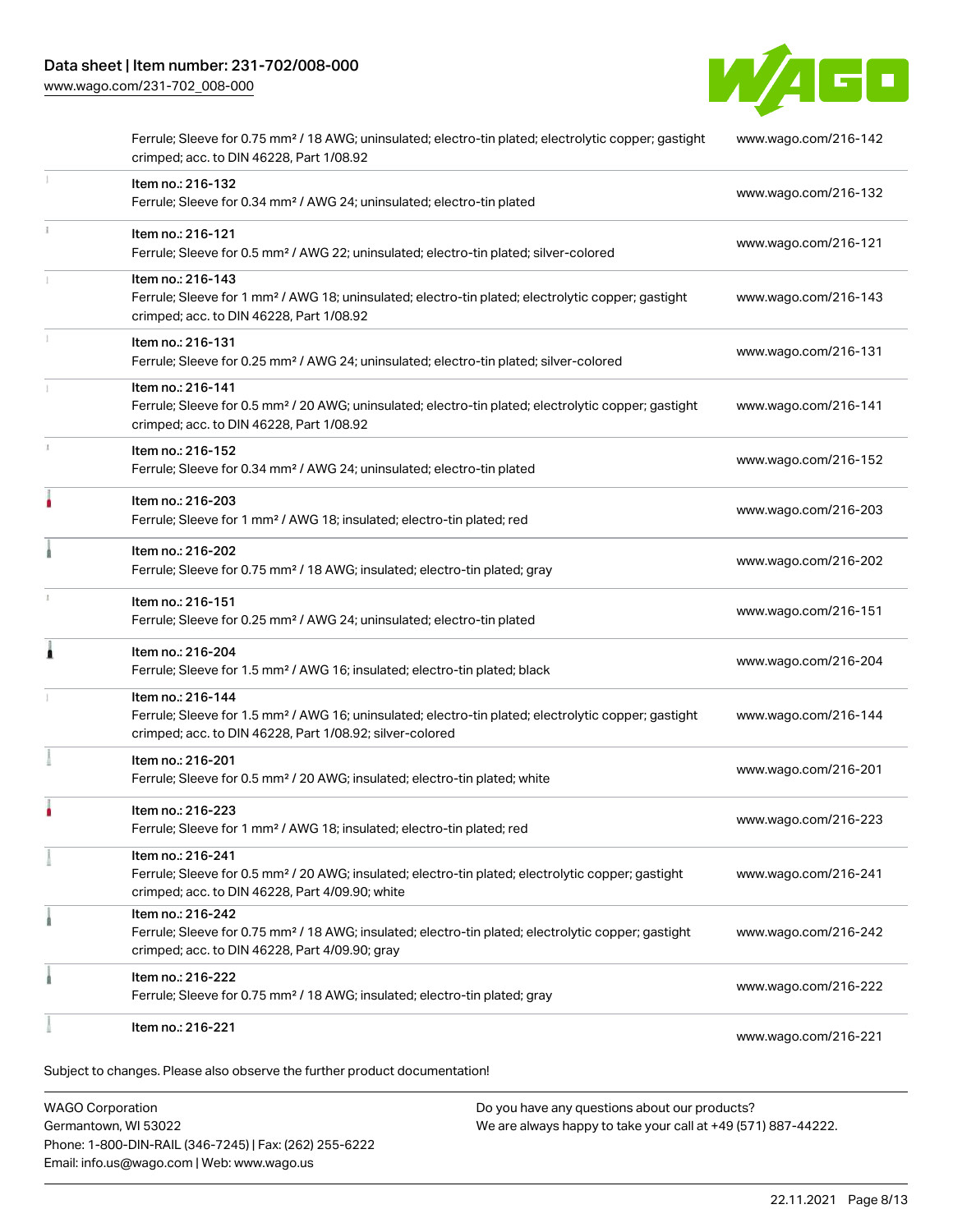

Ferrule; Sleeve for 0.5 mm² / 20 AWG; insulated; electro-tin plated; white

| £                    | Item no.: 216-224<br>Ferrule; Sleeve for 1.5 mm <sup>2</sup> / AWG 16; insulated; electro-tin plated; black                                                                                             | www.wago.com/216-224 |
|----------------------|---------------------------------------------------------------------------------------------------------------------------------------------------------------------------------------------------------|----------------------|
|                      | Item no.: 216-243<br>Ferrule; Sleeve for 1 mm <sup>2</sup> / AWG 18; insulated; electro-tin plated; electrolytic copper; gastight crimped; www.wago.com/216-243<br>acc. to DIN 46228, Part 4/09.90; red |                      |
| Â                    | Item no.: 216-244<br>Ferrule; Sleeve for 1.5 mm <sup>2</sup> / AWG 16; insulated; electro-tin plated; electrolytic copper; gastight<br>crimped; acc. to DIN 46228, Part 4/09.90; black                  | www.wago.com/216-244 |
|                      | Item no.: 216-263<br>Ferrule; Sleeve for 1 mm <sup>2</sup> / AWG 18; insulated; electro-tin plated; electrolytic copper; gastight crimped; www.wago.com/216-263<br>acc. to DIN 46228, Part 4/09.90; red |                      |
| 1                    | Item no.: 216-264<br>Ferrule; Sleeve for 1.5 mm <sup>2</sup> / AWG 16; insulated; electro-tin plated; electrolytic copper; gastight<br>crimped; acc. to DIN 46228, Part 4/09.90; black                  | www.wago.com/216-264 |
| Â                    | Item no.: 216-284<br>Ferrule; Sleeve for 1.5 mm <sup>2</sup> / AWG 16; insulated; electro-tin plated; electrolytic copper; gastight<br>crimped; acc. to DIN 46228, Part 4/09.90; black                  | www.wago.com/216-284 |
|                      | Item no.: 216-262<br>Ferrule; Sleeve for 0.75 mm <sup>2</sup> / 18 AWG; insulated; electro-tin plated; electrolytic copper; gastight<br>crimped; acc. to DIN 46228, Part 4/09.90; gray                  | www.wago.com/216-262 |
|                      | Item no.: 216-301<br>Ferrule; Sleeve for 0.25 mm <sup>2</sup> / AWG 24; insulated; electro-tin plated; yellow                                                                                           | www.wago.com/216-301 |
|                      | Item no.: 216-321<br>Ferrule; Sleeve for 0.25 mm <sup>2</sup> / AWG 24; insulated; electro-tin plated; yellow                                                                                           | www.wago.com/216-321 |
|                      | Item no.: 216-322<br>Ferrule; Sleeve for 0.34 mm <sup>2</sup> / 22 AWG; insulated; electro-tin plated; green                                                                                            | www.wago.com/216-322 |
|                      | Item no.: 216-302<br>Ferrule; Sleeve for 0.34 mm <sup>2</sup> / 22 AWG; insulated; electro-tin plated; light turquoise                                                                                  | www.wago.com/216-302 |
| Mounting adapter     |                                                                                                                                                                                                         |                      |
| Mounting accessories |                                                                                                                                                                                                         |                      |
|                      | Item no.: 209-148<br>Multi mounting adapter; for DIN-35 rail; 25 mm wide; gray                                                                                                                          | www.wago.com/209-148 |
| Insulations stops    |                                                                                                                                                                                                         |                      |
| Insulation stop      |                                                                                                                                                                                                         |                      |
|                      | Item no.: 231-673<br>Insulation stop; 0.08-0.2 mm <sup>2</sup> / 0.2 mm <sup>2</sup> "s"; white                                                                                                         | www.wago.com/231-673 |

Subject to changes. Please also observe the further product documentation!

WAGO Corporation Germantown, WI 53022 Phone: 1-800-DIN-RAIL (346-7245) | Fax: (262) 255-6222 Email: info.us@wago.com | Web: www.wago.us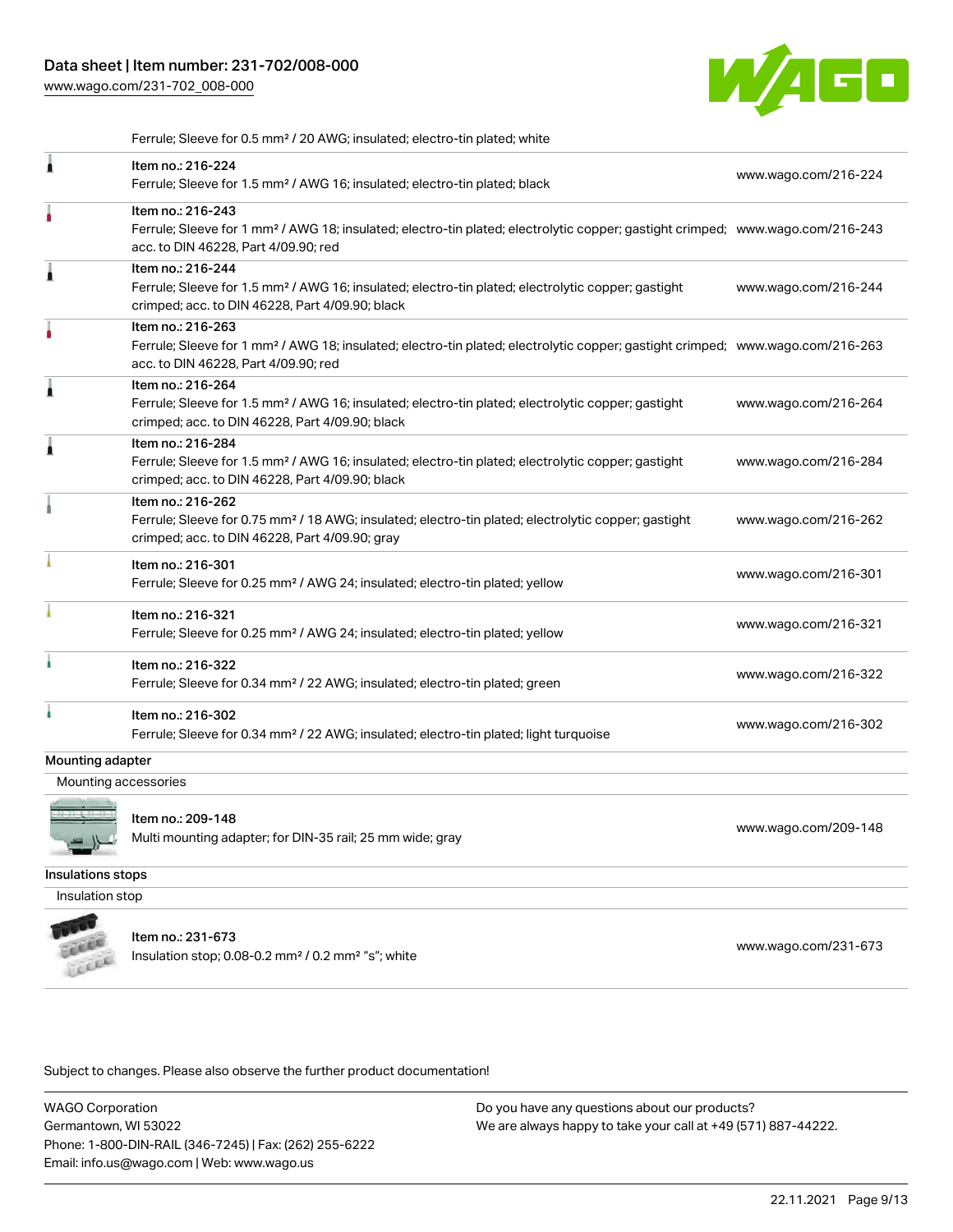

[www.wago.com/231-674](http://www.wago.com/231-674)

Item no.: 231-674 Insulation stop; 0.25 - 0.5 mm²; light gray

|                                                               | Item no.: 231-675                                                                                                                                                 |            |                      |          |
|---------------------------------------------------------------|-------------------------------------------------------------------------------------------------------------------------------------------------------------------|------------|----------------------|----------|
| Insulation stop; 0.75 - 1 mm <sup>2</sup> ; dark gray<br>LEEE |                                                                                                                                                                   |            | www.wago.com/231-675 |          |
| <b>Marking accessories</b>                                    |                                                                                                                                                                   |            |                      |          |
| Marking strip                                                 |                                                                                                                                                                   |            |                      |          |
|                                                               | Item no.: 210-331/762-202                                                                                                                                         |            | www.wago.com/210-331 |          |
|                                                               | Marking strips; as a DIN A4 sheet; MARKED; 1-16 (100x); Height of marker strip: 2.3 mm/0.091 in; Strip<br>length 182 mm; Horizontal marking; Self-adhesive; white |            | /762-202             |          |
|                                                               | Item no.: 210-332/762-020                                                                                                                                         |            | www.wago.com/210-332 |          |
|                                                               | Marking strips; as a DIN A4 sheet; MARKED; 1-20 (80x); Height of marker strip: 3 mm; Strip length 182<br>mm; Horizontal marking; Self-adhesive; white             |            | /762-020             |          |
| <b>Downloads</b>                                              |                                                                                                                                                                   |            |                      |          |
| Documentation                                                 |                                                                                                                                                                   |            |                      |          |
| <b>Additional Information</b>                                 |                                                                                                                                                                   |            |                      |          |
| Technical explanations                                        |                                                                                                                                                                   | 2019 Apr 3 | pdf<br>2.0 MB        | Download |
|                                                               |                                                                                                                                                                   |            |                      |          |
| <b>CAD</b> files                                              |                                                                                                                                                                   |            |                      |          |
| CAD data                                                      |                                                                                                                                                                   |            |                      |          |
|                                                               | 2D/3D Models 231-702/008-000                                                                                                                                      |            | <b>URL</b>           | Download |
| <b>CAE</b> data                                               |                                                                                                                                                                   |            |                      |          |
|                                                               | EPLAN Data Portal 231-702/008-000                                                                                                                                 |            | <b>URL</b>           | Download |
|                                                               | ZUKEN Portal 231-702/008-000                                                                                                                                      |            | <b>URL</b>           | Download |
|                                                               | EPLAN Data Portal 231-702/008-000                                                                                                                                 |            | <b>URL</b>           | Download |
|                                                               |                                                                                                                                                                   |            |                      |          |
|                                                               | <b>Environmental Product Compliance</b>                                                                                                                           |            |                      |          |
| <b>Compliance Search</b>                                      |                                                                                                                                                                   |            |                      |          |
| Environmental Product Compliance 231-702/008-000              |                                                                                                                                                                   | URL        | Download             |          |

Subject to changes. Please also observe the further product documentation!

| <b>WAGO Corporation</b>                                |
|--------------------------------------------------------|
| Germantown, WI 53022                                   |
| Phone: 1-800-DIN-RAIL (346-7245)   Fax: (262) 255-6222 |
| Email: info.us@wago.com   Web: www.wago.us             |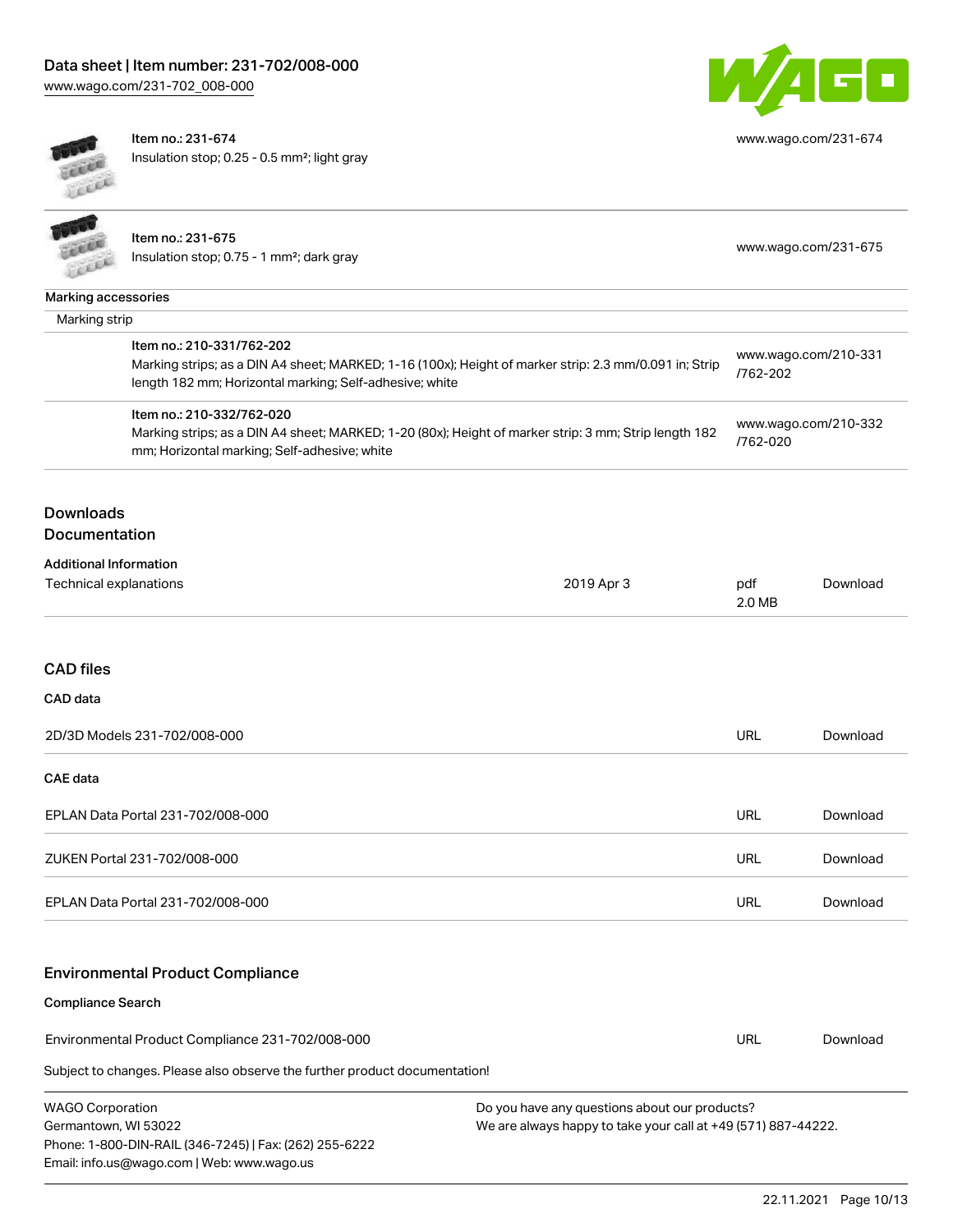

1-conductor female connector; CAGE CLAMP®; 2.5 mm²; Pin spacing 7.62 mm; 2 pole; Snap-in mounting feet; 2,50 mm²; orange

#### Installation Notes



Inserting a conductor via 3.5 mm screwdriver – CAGE CLAMP® actuation parallel to conductor entry.



Inserting a conductor via 3.5 mm screwdriver – CAGE CLAMP® actuation perpendicular to conductor entry.



Inserting a conductor into CAGE CLAMP® unit via operating lever (231-291).



Inserting a conductor via operating tool.

Subject to changes. Please also observe the further product documentation!

WAGO Corporation Germantown, WI 53022 Phone: 1-800-DIN-RAIL (346-7245) | Fax: (262) 255-6222 Email: info.us@wago.com | Web: www.wago.us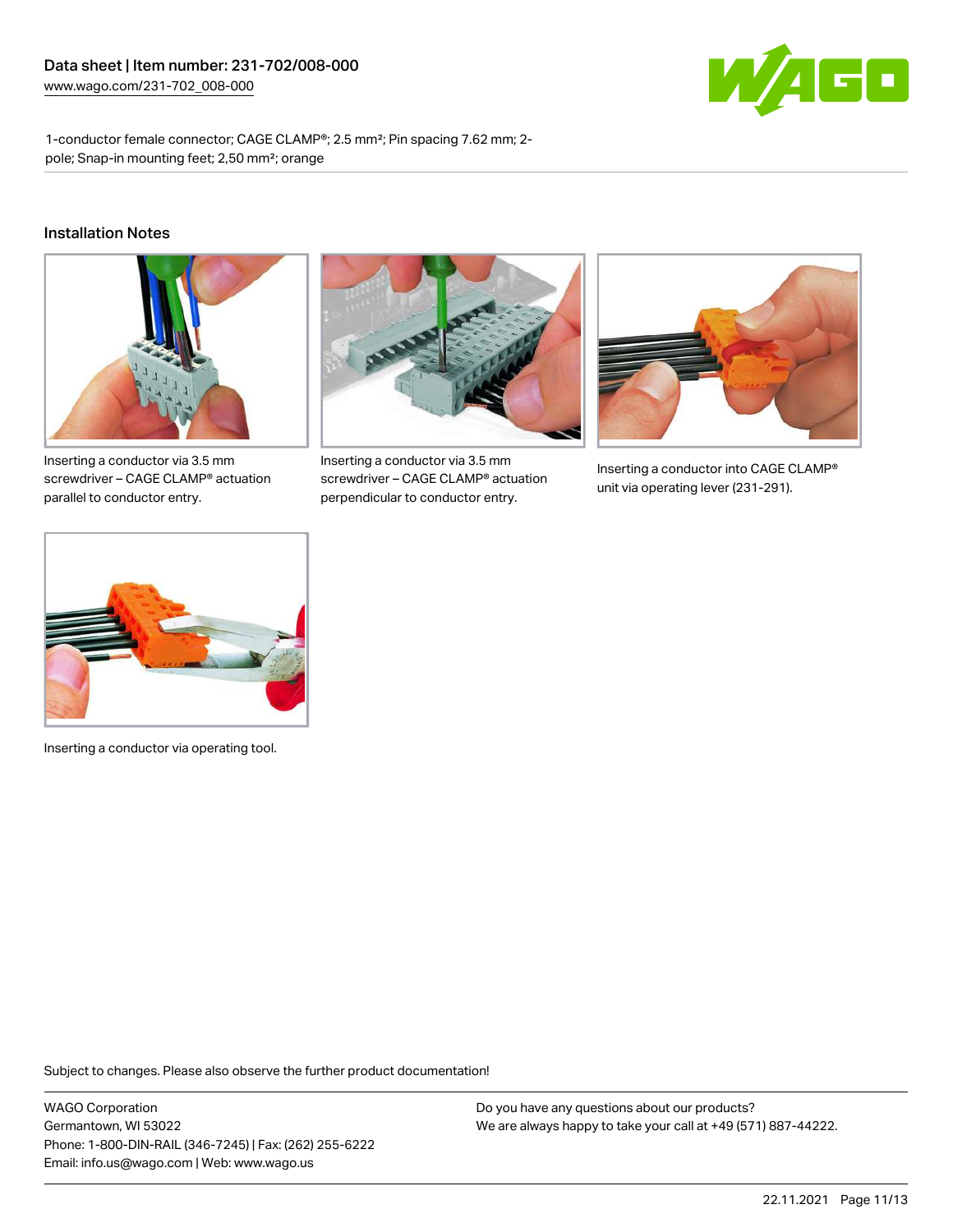



Coding a female connector by removing coding finger(s).



Testing – female connector with CAGE CLAMP®

Integrated test ports for testing perpendicular to conductor entry via 2 or 2.3 mm Ø test plug

#### Installation



Male connector with strain relief plate



Strain relief housing shown with a male connector equipped with CAGE CLAMP®

Subject to changes. Please also observe the further product documentation!

WAGO Corporation Germantown, WI 53022 Phone: 1-800-DIN-RAIL (346-7245) | Fax: (262) 255-6222 Email: info.us@wago.com | Web: www.wago.us